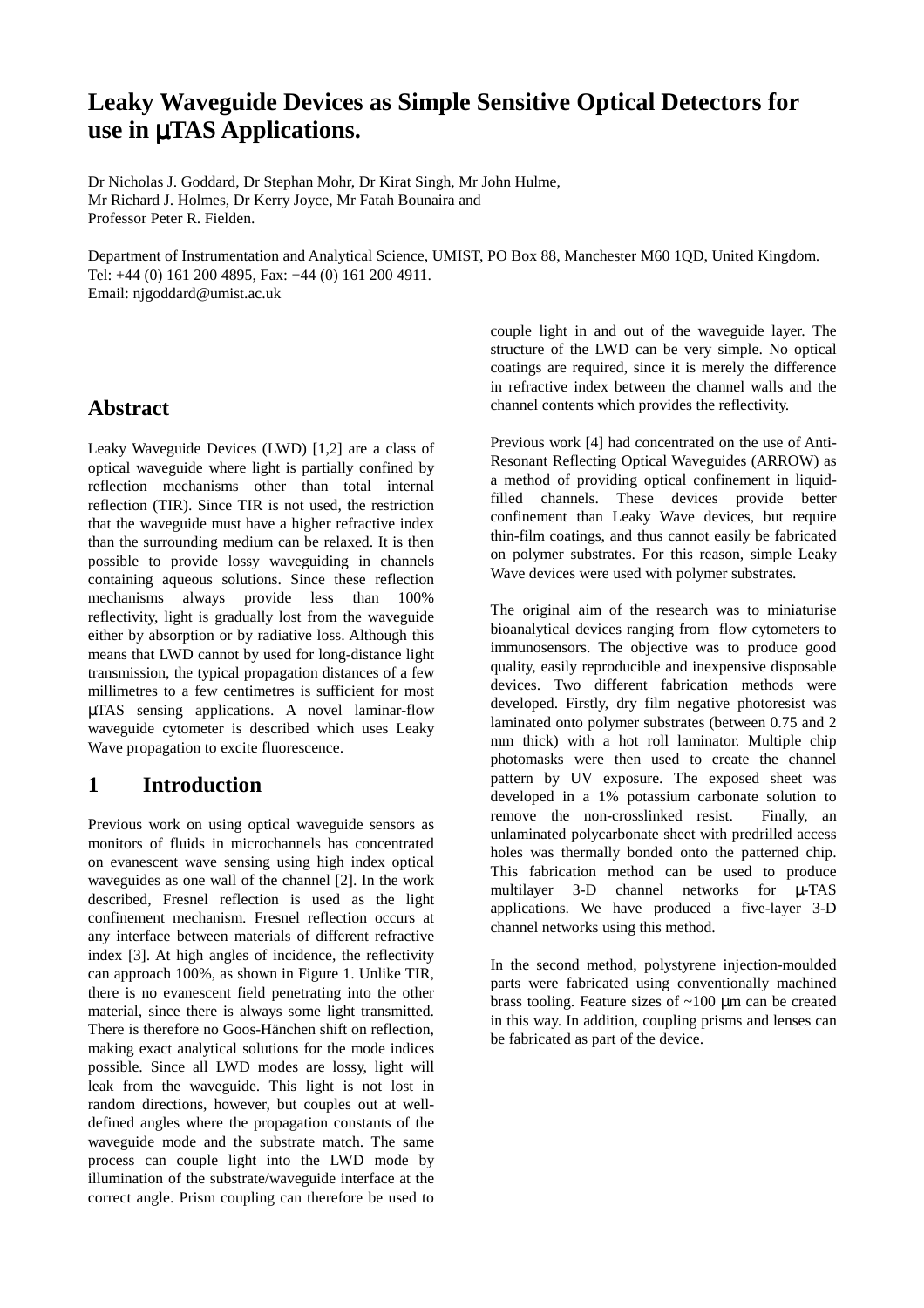

**Figure 1**. Fresnel reflection at a water/polystyrene interface.

In either case, analyte solution was pumped along the microfabricated channels. These channels thus formed a low refractive index region sandwiched between higher index substrates. A refractive index profile of this sort cannot support conventional optical modes. However, leaky modes can be supported by such lowindex waveguides as a result of the high Fresnel reflections at glancing incidence at the samplesubstrate interfaces. These LW modes have the property that their optical leakage is very low, which means that they are able to propagate several centimeters without suffering significant loss.

#### **2 Theory of Symmetric LWD**

We can determine the modes of a Leaky Waveguide by using a simple model which consists of a plane waveguiding layer of thickness h and refractive index  $n_w$  bounded on either side by semi-infinite (much thicker than the wavelength) substrate and superstrate layers of index  $n_s$ . Figure 1 shows this structure diagramatically, with the addition of a coupling prism of index n<sub>s</sub>. The mode equation for this structure can be written as:

$$
\Phi_{\text{tot}} = 2\Phi_z + 2\Phi_{w,s} = 2m\pi \tag{1}
$$

Where  $\Phi_{tot}$  is the total phase shift for one complete back-and-forth reflection between the two waveguide/substrate boundaries, Φ*z* is the phase shift for the propagation of the wave from one boundary to the other and  $\Phi_{w,s}$  is the phase shift on reflection at the waveguide/substrate boundary. To satisfy the transverse resonance condition,  $\Phi_{tot}$  must be an integral multiple of  $2\pi$ .

We can show that:

$$
\Phi_{z} = \frac{2\pi}{\lambda} \left( \sqrt{n_{w}^{2} - N^{2}} \right)
$$

 $= 0$  for TM modes where  $\theta_i < \theta_p$  $\Phi_{w,s} = \pi$  for TE modes and TM modes where  $\theta_i > \theta_p$ 

Where *N* is the real part of the complex mode index  $\beta$ ,  $\lambda$  is the vacuum wavelength, m is the mode number,  $\theta_i$ the angle of incidence on the waveguide/substrate boundary and  $\theta_p$  the polarisation angle. Making the appropriate substitutions into (1) gives:

$$
\frac{4\pi h}{\lambda} \left( \sqrt{n_w^2 - N^2} \right) = 2m\pi \tag{2}
$$

For TE and TM modes where  $\theta_i > \theta_p$  or

$$
\frac{4\pi h}{\lambda} \left( \sqrt{n_w^2 - N^2} \right) + 2\pi = 2m\pi
$$
 (3)

For TM modes where  $\theta_i < \theta_n$ .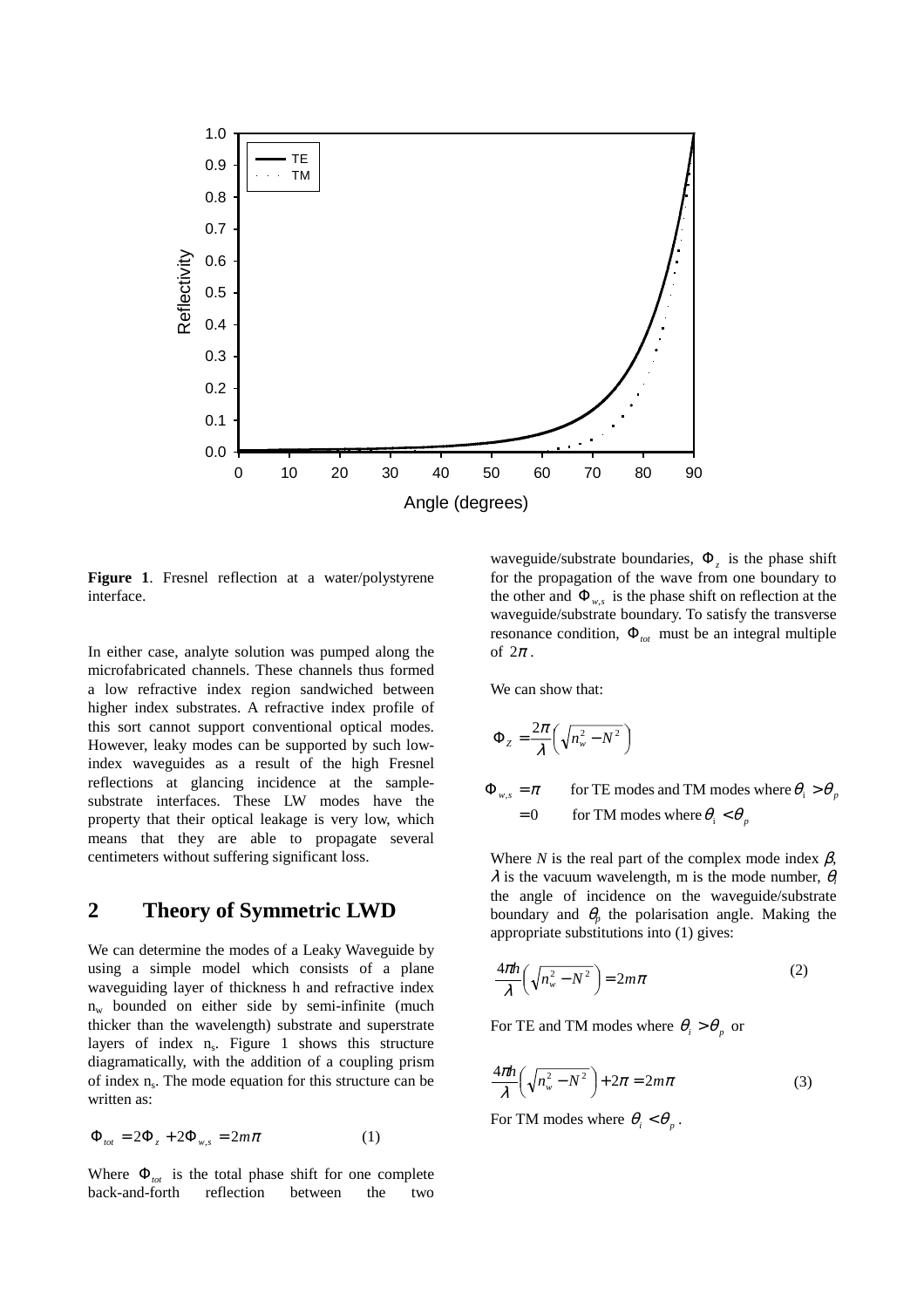

**Figure 2**. Symmetric LWD block diagram

Since the  $2\pi$  term in (2) is constant, it can be removed, giving a single mode equation for all TE and TM modes:

$$
\frac{4\pi h}{\lambda} \left( \sqrt{n_w^2 - N^2} \right) = 2m\pi \tag{4}
$$

This can be rearranged to give *N*:

$$
N = \sqrt{n_w^2 - \left(\frac{m\lambda}{2h}\right)^2}
$$
 (5)

The imaginary part K of the complex mode index can be calculated from the reflectivity coefficients for TE and TM polarisations and the "hopping length" L, the distance travelled in the *x* direction between successive reflections at one of the boundaries. Since there is no Goos-Hänchen shift associated with Fresnel reflection, L is simply given by the geometrical distance:

$$
L = 2h \tan \theta_i \tag{6}
$$

The reflectivity coefficient is given by:

$$
R = \left(\frac{m\lambda n_s^{2p} - 2hn_w^{2p}\sqrt{n_s^2 - N^2}}{m\lambda n_s^{2p} + 2hn_w^{2p}\sqrt{n_s^2 - N^2}}\right)^2\tag{7}
$$

Where  $p = 0$  for TE and  $p = 1$  for TM modes. The attenuation factor  $\alpha$  links the imaginary part K of the complex mode index to the loss per unit length:

$$
I_x = I_0 e^{-\alpha x} \quad \text{or} \quad \ln \frac{I_x}{I_0} = -\alpha x \tag{8}
$$

Where

$$
\alpha = \frac{4\pi K}{\lambda} \tag{9}
$$

Over the hopping distance *L*, the light undergoes reflections at the waveguide-substrate and waveguidesuperstrate interfaces, and is thus reduced to  $R^2$  of its original intensity since the reflectivity at both boundaries is the same. Substituting  $R^2$  for  $I_x/I_0$ , and for  $\alpha$  we obtain:

$$
\ln R^2 = 2 \ln R = -\frac{4\pi KL}{\lambda} = -\frac{8\pi Kh \tan \theta_i}{\lambda}
$$
 (10)

Since

$$
\sin \theta_{\rm i} = \frac{N}{n_{\rm w}}
$$

then

$$
\tan \theta_i = \frac{N}{\sqrt{n_w^2 - N^2}}\tag{11}
$$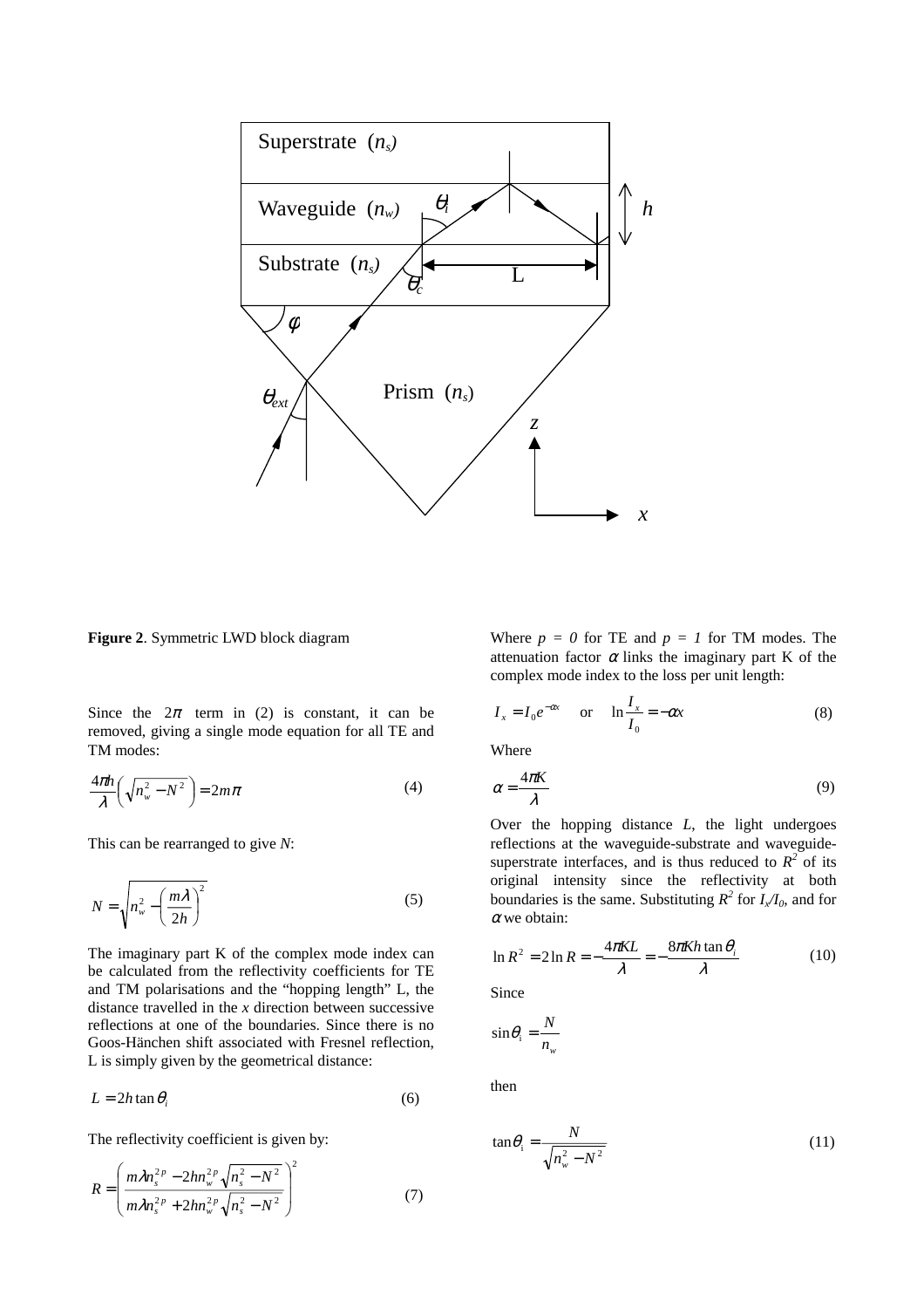Substituting for  $tan\theta_i$  and rearranging (10), we obtain the expression for K:

$$
K = -\frac{\lambda^2 m \ln R}{8\pi h^2 N} \tag{12}
$$

We can use equations (5) and (12) to derive some general design rules for LWD devices. Firstly, as the thickness, h, of the leaky waveguide increases, the number of modes increases and the loss for both TE and TM modes decreases. Secondly, the losses are different for TE and TM modes having the same mode number; the TM mode will always have higher losses. Thirdly, the losses for a given geometry will be reduced as the difference in refractive index between the waveguide and substrate is increased.

The imaginary part of the mode index determines how far a mode will propagate in the waveguide. It also determines the coupling length over which light will be coupled into the waveguide. If the imaginary part is too small, the coupling length will be very long, and a finite input beam width will result in a low intensity within the waveguide. The imaginary part must be tailored to produce the appropriate coupling length to maximise the intensity within the waveguide.

#### **3 Results**

The channels that we have fabricated are approximately 100 µm wide and 30 µm deep. These dimensions are ideal for the passage of yeast cells. Using LW optical propagation within the channels, we have demonstrated the detection of single Green Fluorescent Protein (GFP) containing cells in parallel detection microfabricated chips. In addition, the amount of scattering from the cells can also be monitored. Thus we are able to determine the size of individual yeast cells, and also the concentration of GFP within the cells.

To test the utility of Leaky Wave excitation for monitoring fluorescence, a simple channel 500 µm wide by 30  $\mu$ m deep was constructed using polycarbonate substrates and dry-film photoresist. The channel was filled with a dilute fluorescein solution and the first Leaky Wave mode excited using a 473 nm laser via an equilateral coupling prism. A 5000 pixel linear CCD was used to monitor the decay of fluorescence along the channel. A 1:1 imaging lens was used to form an image of the channel on the CCD. Figure 3 shows an approximately exponential decay of fluorescence along the channel. Given that the CCD pixel pitch is 7 µm, it can be seen that the decay length is approximately 6.3 mm.

Multiple parallel fluid streams are fabricated in order to increase the throughput of the cells. Conventionally,

these are produced by fabricating individual flow channels on a polymer or glass substrate. The channels may be separated from adjacent ones by strips of photoresist or by ridges of polymer produced by injection moulding. Figure 4 shows a ten channel flow system produced using dry-film photoresist on polycarbonate sheet substrates. The LW modes are launched along the channels through a glass equilateral prism using an expanded beam of sufficient width to cover all ten channels. An index-matching fluid of the correct index was used to couple optically the prism and polymer flow-channel device. The bright dots within the channel are individual 5um fluorescent beads excited at 473 nm.

While such flow channels work adequately, it would be desirable to remove the need to use photoresist or polymer to separate adjacent channels. The reasons for this are that the fabrication process is difficult, especially if a large number of flow channels need to be produced, and there are refractive index steps in the direction perpendicular to the flow channels. This makes it difficult to launch an optical mode orthogonally across all the channels to excite fluorescence, and causes extra reflection losses at each interface unless the separating material has the same index as the channel contents.

To overcome these drawbacks of conventional multiple flow channels, we have exploited laminar flow microfabricated structures. The fabrication process for such a device is simpler than that for conventional microfabricated systems since the need to physically separate adjacent flow channels is eliminated.

A diluent, such as phosphate-buffered saline and the cell suspension are directed by air pressure or syringe pump into the chip. The diluent streams are formed when they flow around separators which are formed from photoresist. The cell suspension is injected behind these separators through drilled access holes with a diameter of approximately 150 µm. The pressure of the diluent fluid against the cell streams aligns the particles in a *single file* and allows precise centring of these particle streams. The sample streams travel by laminar flow along the chip. The structure of the chip lends itself to optical interrogation by LW modes. This means that each cell can be interrogated *individually* by the laser light. Since there are no longer any material boundaries between the individual cell streams, a leaky wave mode can be launched orthogonally across all the channels. Suitable detectors can then be arranged above or below the device to collect fluorescence or scattered light from the particles as they intercept the orthogonal Leaky Wave mode.

Because of the ease of fabrication of laminar flow devices, it would be possible to produce a chip with many hundreds of sample streams. We have realised a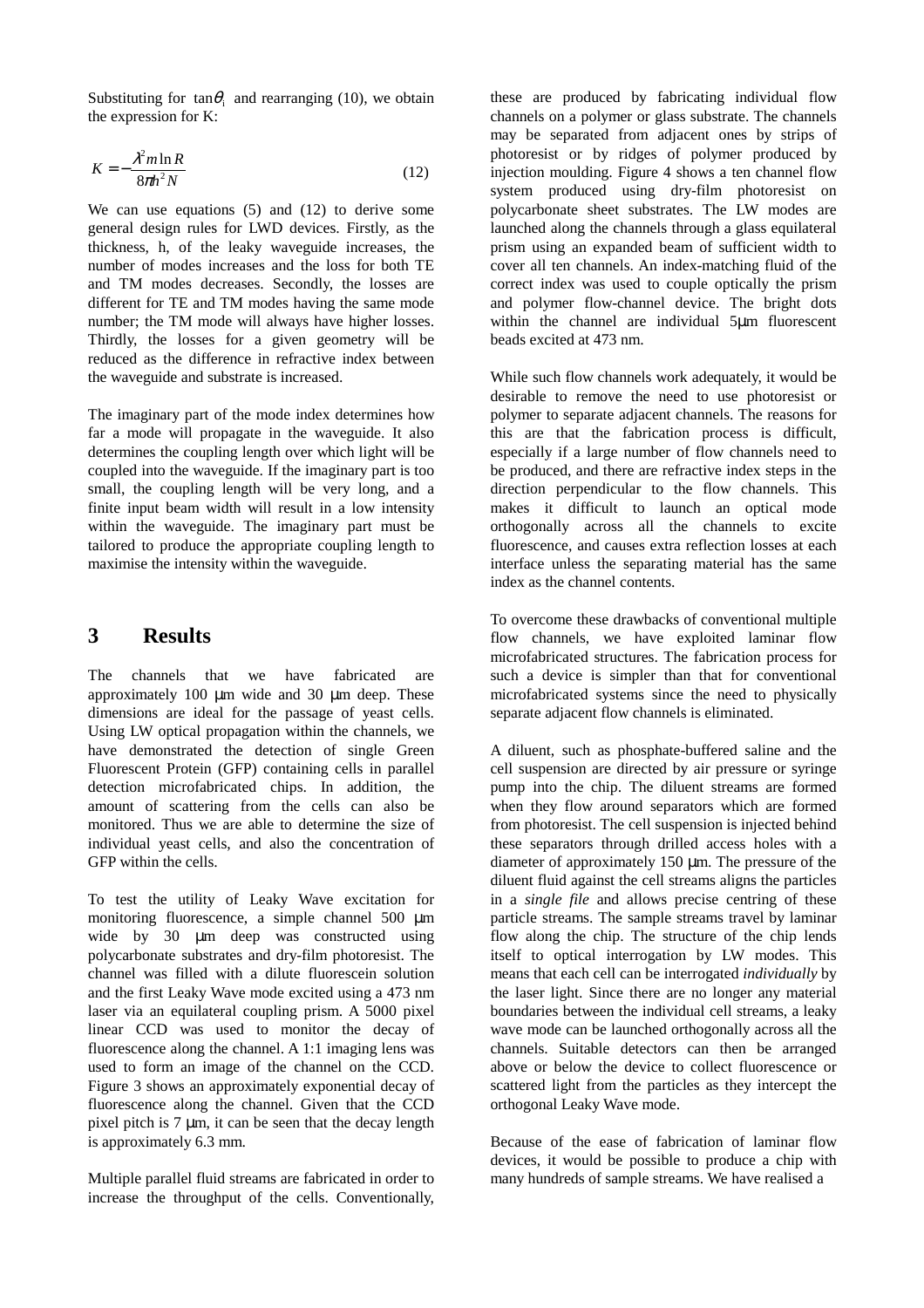

**Figure 3**. Decay of Leaky Wave mode monitored by fluorescence emission excited at 473 nm.

ten channel version to match currently-available avalanche photodiode arrays for the detection of the scattered and the fluorescent light of the cells. Figure 5 shows a ten channel laminar flow system where the LW mode is propagating perpendicular to the flow streams. Ten individual spots of fluorescence emission are visible where the LW mode intersects the fluorescein-containing flow stream. Such laminar flow behaviour persists along the entire length of the flow channel, some 2 cm in total. Figure 6 shows the propagation of light along the length of each flow stream, showing that each stream remains discrete until the end of the channel. Finally, Figure 7 shows the output from each element of a ten channel avalanche photodiode array monitoring fluorescence from 5 µm labelled beads flowing in the laminar system. Each trace shows a four second segment of data obtained from this system.

#### **Conclusions**

Theoretical analysis of Leaky Wave modes confined by Fresnel reflection has shown that these modes can be launched by simple prism coupling into polymer fabricated channels containing materials of lower refractive index than the substrate. Experimental confirmation of the existence of these modes has been obtained by monitoring the decay of fluorescence along such a channel.

We have also shown that these modes can be used to monitor fluorescent species in discrete channel arrays by using an expanded beam and coupling parallel to the channels. This reduces the intensity in each channel, so an alternative approach using the laminar flow behaviour of microfluidic systems was developed. In this system, the individual flow streams were separated by flow streams of a buffer solution containing no fluorescent species. Laminar flow behaviour aver distances of up to 2 cm was observed, and orthogonal Leaky Wave propagation observed.

#### **References**

- [1] D.B. Hall and C. Yeh, Leaky waves in a heteroepitaxial film, *J. Appl. Phys*., 1973, **44(5)**, 2271-2274.
- [2] R Ulrich and W Prettl, Planar Leaky Light-Guides and Couplers, *Appl. Phys.*, 1973, **1**, 55-68.
- [3] J.P. Lenney, N.J. Goddard, J.C. Morey, R.D. Snook and P.R. Fielden, An electro-osmotic flow system with integrated planar optical waveguide sensing, *Sensors and Actuators B*, 1997, **38-39**, 212-217.
- [4] E Hecht, Optics, 3rd edition, *Addison-Wesley*, 1997.
- [5] N.J. Goddard, K. Singh, F. Bounaria, R.J. Holmes, S.J. Baldock, L.W. Pickering, P.R. Fielden and R.D. Snook. Anti-Resonant Reflecting Optical Waveguides (ARROWS) as Optimal Optical Detectors for MicroTAS Applications*, Proceedings of the* µ*TAS '98 Workshop, Banff, Canada, 13th-16th October 1998, Ed. D.J. Harrison and A. Van Den Berg, Kluwer*, 1998, 97-101